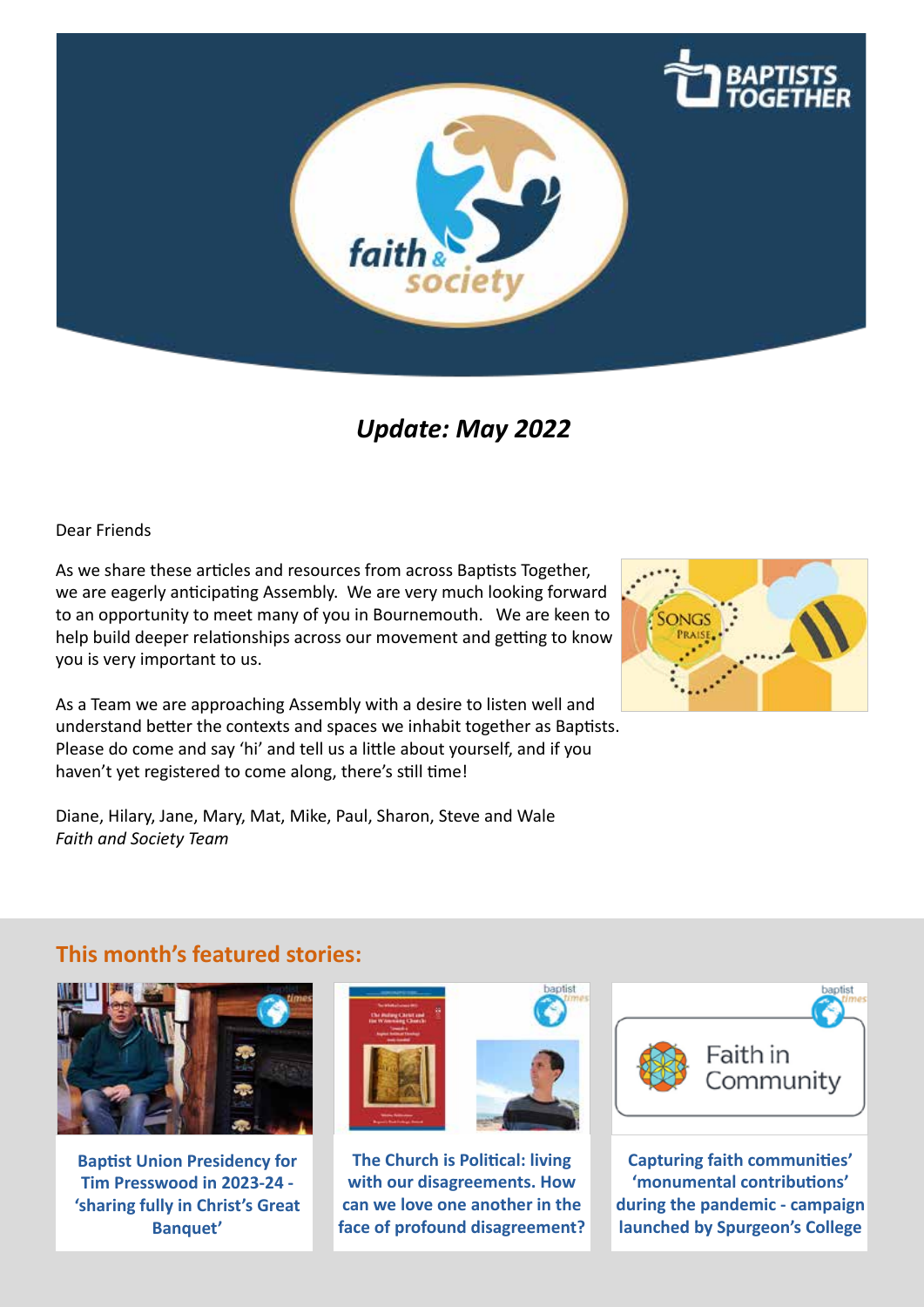# **This month's featured resources:**



### **May Prayer Diary**

The **Ma[y Prayer Diary](https://www.baptist.org.uk/Articles/633532/BU_Prayer_Diary.aspx)** is now available to download from our website. The particular themes this month are:

- East Midland Baptist Association
- Hayley Young our new President
- The Baptist Assembly
- Christian Aid Week
- Thy Kingdom Come

Please print out a copy for those unable to access it.

### **Coronavirus Guidance**

Our guidance has now been altered to reflect the UK Government's removal of statutory requirements relating to Covid-19 in England. This includes considerations for churches as we 'learn to live with Covid'. Our previous suite of guidance on re-opening church buildings, church worship, and children's, youth and families work, has been replaced by a single guidance document laying out some principles to consider. This includes details of the on-going regulations for Wales. **[Please keep checking our website for the latest information](https://www.baptist.org.uk/Groups/338267/Essential_Guidance.aspx)**.



## **Platinum Jubilee – a celebration of faith and service**

Get ready to celebrate the Queen's 70 years of faith and service. Bring your community together, plan a party, involve everyone of all ages in 70 acts of service, give everyone a commemorative gift. Help local schools, youth groups, uniformed organisations and toddler groups to celebrate. And, for the grand finale, invite everyone to a special church service on Pentecost Sunday – the final day of the four day Platinum Jubilee celebration. **[Ideas and resources are now available](https://www.theplatinumjubilee.com)** from a partnership facilitated by Hope Together.



### **Defender of the Faith - Platinum Jubilee gospels**

The Pocket Testament League wants to seize the opportunity to give churches and supporters throughout the UK the opportunity to use this special anniversary to share the good news about Jesus by flooding the UK with 100,000 limited edition Platinum Jubilee Gospels. Each contains the full text of John's gospel of John in addition to the words of the National Anthem and a quote from the Queen about the Christian faith that she holds dear. **[Order free Platinum Jubilee Gospels](http://www.ptluk.org/jubilee)** to share in your community today! *(A donation is suggested, but leave the box blank to claim for free).*



#### **Home Mission area of our website**

We have recently refreshed the look of the **[Home Mission area](https://www.baptist.org.uk/homemission)  [of our website](https://www.baptist.org.uk/homemission)**. Included in this is an inspiring new **[Home Mission](https://www.baptist.org.uk/Articles/631926/Creativity_and_Courage.aspx)  [feature video](https://www.baptist.org.uk/Articles/631926/Creativity_and_Courage.aspx)** from Wymondham Baptist Church in the Eastern Baptist Association - 'Creativity and Courage'. You'll also find other stories from your association along with information about Home Mission and resources. We will be adding more to this area in the future.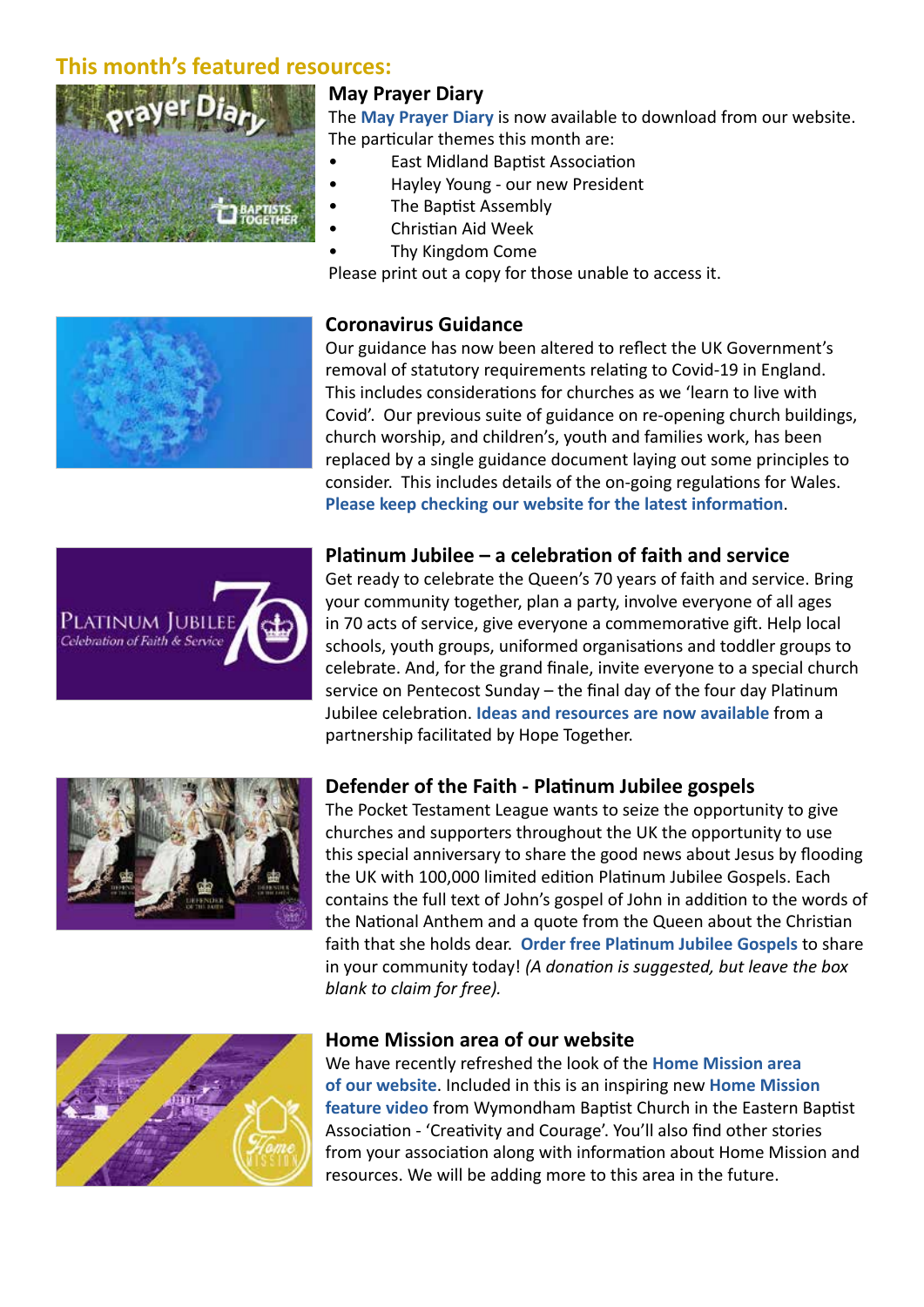

### **Visual Reflections**

We regularly post visual reflections on our **[Twitter](https://twitter.com/baptistuniongb)**, **[Facebook](https://www.facebook.com/baptistuniongb/)** and **[Instagram](https://www.instagram.com/baptiststogether/)** accounts. These high quality images can be used for personal reflection and in churches, with our blessing. Click here to **[find the current selection of images on our Flickr account](https://www.flickr.com/photos/bugb/albums/72157667085370693)**.

# **This month's featured events:**



### **Black Light Course - May-June**

The Black Light course was developed 24 years ago by Les Isaac and Stuart Murray Williams to engage with contemporary concerns about racism and injustice. It explores the presence and contributions of black people in the Bible, in church history and in Britain today. It celebrates the remarkable growth of the church in Africa and the exciting 'reverse mission' impact on Europe. Running weekly through May and June click here **[for more information and to register](https://www.blacklightcourse.uk/)**.



### **IBTS: We are all made of stories - May and June**

Youth and children's workers across the EBF region are working with children and young people suffering from trauma. This could be for multiple reasons: poverty, refugee experiences, war, religious persecution, or natural disasters. What does this mean for our practice? This residential of 3 days (17-19 June) in Bampton near Oxford will be combined with a 5 week online course (starting 9 May) which requires 3 hours of work per week. **[Click here for more details](https://www.ibts.eu/programmes/youth-leadership)** on the IBTS website.



### **5Q Cohort 2022 - Thursday 12 May**

In partnership with Catalyse Change and RiverTree, Fresh Streams is inviting you to be part of the third Baptist 5Q cohort starting this July. Working with a Baptist team of facilitators, led by Simon and Ceri Harris, this cohort is for all ministers who are passionate about equipping disciples and leading a healthy church actively engaged in the mission of God helping us to draw on the full potential of the fivefold ministries from Ephesians 4. The cohort launches in July and will involve an hour long huddle every fortnight from September '22 until July '23. **[Click here to find out more](https://bit.ly/baptist5q22)** and register for the free taster webinar at 13:00 on Thursday 12 May.



### **Baptist Assembly - 14-15 May**

**Book by 8 May** to join us as we gather in person at Bournemouth to hear what God is saying to us as a movement with many creative connecting and conversation spaces. Following the huge success of our online Assembly last year we will also be broadcasting live our main sessions on YouTube, and are *encouraging all our churches to join in online for our Sunday worship service* when our speaker will be Alan Donaldson, General Secretary of the European Baptist Federation. We also encourage you to connect with others on *Friday evening* before the start of Assembly at Westcliff Baptist Church. **[Further details are](https://www.baptist.org.uk/baptistassembly)  [available on the Baptist Assembly website](https://www.baptist.org.uk/baptistassembly)**. *If you test positive for Covid at the time of Assembly, we ask you to join online rather than coming in person - but refunds will be available if you need to cancel due to Covid.*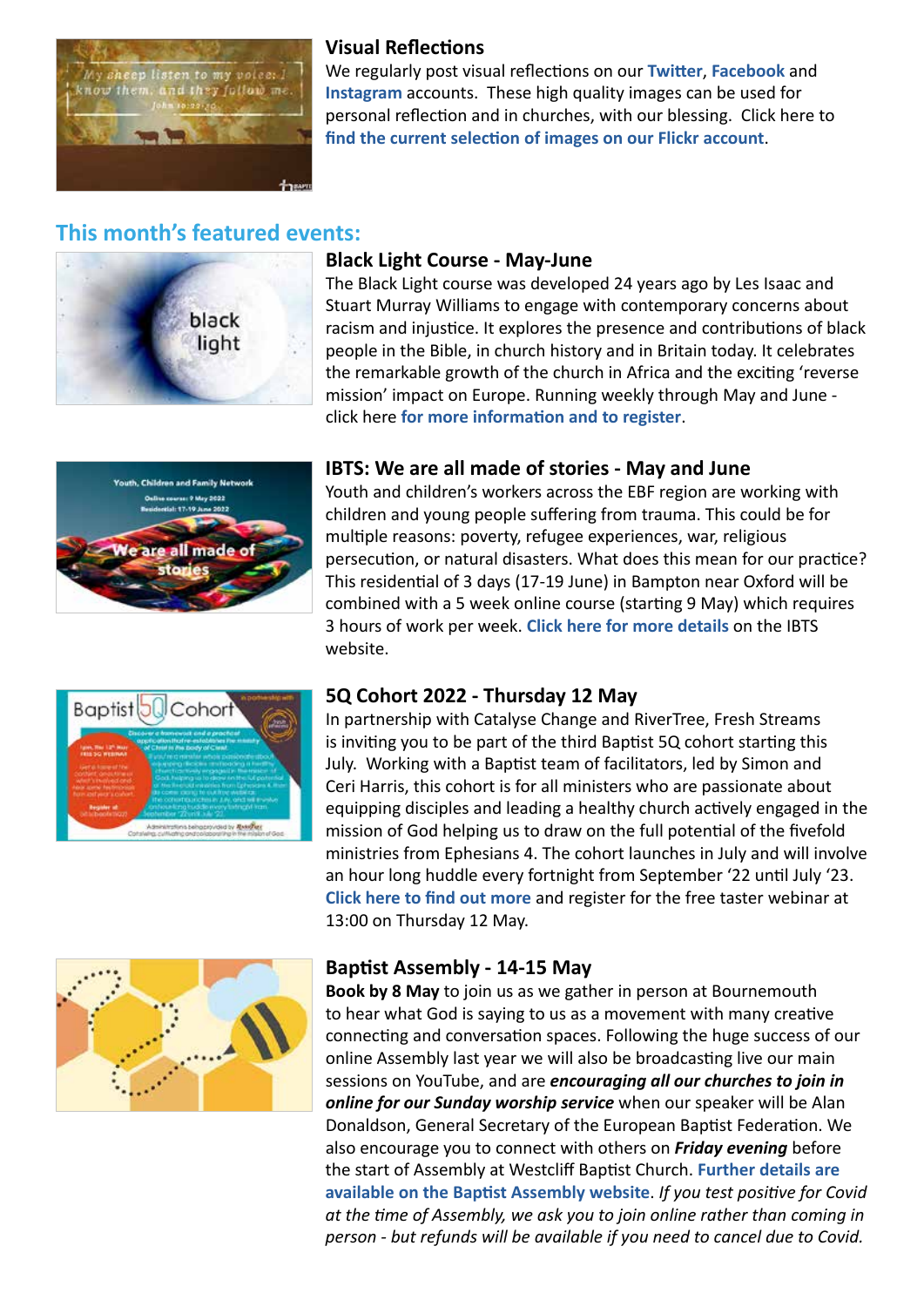

# **DNA Christian Discipleship and Leadership taster days - 14 May (Luton) / 25 June (Zoom)**

Do you... Dare to dream about your destiny in God? Realise that your dream demands development? Want your life to make a difference? DNA is for EVERYONE; whether for you it is a Christian gap year, sabbatical, education or alongside work and family. Find out more about how DNA can help you at one of their Taster Days. **[See their](https://dna-uk.org/taster-days/)  [website for details](https://dna-uk.org/taster-days/)**.

# ..<br>Iarmony

## **Festival of Church Music - Saturday 21 May**

In Harmony Free Church Choirs is recruiting choirs and individual singers for the Free Church Choirs Festival of Church Music at Lichfield Cathedral, on the theme of 'Unity'. For further details, including a list of music to be sung, please **[see the Free Church Choirs website](https://www.freechurchchoirs.org.uk/index.html)**.



## **Parish Nursing: Explore Online - Monday 23 May**

Join in on Zoom to find out about parish nursing, what it is and how it works - with no strings attached. Hosted by Regional Nurse Coordinator Dawn Stephens with input from parish nursing services around the country. Explore what parish nursing could offer to your local community. Free 1-hour sessions will be hosted at 10:00, 13:00 and 19:00 - just choose a time that is convenient for you and contact **enquiries@parishnursing.org.uk** for the Zoom link.



# $J$  $P$  $\mathbf{H}$ GRAIINT unearthing hope **d seeking justice**

# **CYF Racial Justice Roadshow - Tuesday 24 May**

To accompany the CYF Racial Justice resource launched earlier this year, we are delivering national racial justice roadshows. This online session will help unpack how you can use the resource in your specific environment and feel more comfortable and knowledgeable about engaging with the topic of racial justice with your young people. **[Click](https://www.baptist.org.uk/Articles/634623/CYF_Racial_Justice.aspx)  [here for more information and booking](https://www.baptist.org.uk/Articles/634623/CYF_Racial_Justice.aspx)**.

## **From the Ground Up: JPIT Conference - Saturday 11 June**

Tickets for JPIT's 2022 conference taking place online and at Oasis Hub Waterloo are now available!

- What does social justice look like where you are?
- Where do we find hope in our neighbourhood?
- What can we learn from those who are already doing this work?
- How can local change be part of changing the bigger picture? Join this one-day conference to reconnect with fellow changemakers and be re-energised to work and pray for peace and justice.

Want to find out more? **[Check out the details and book your space](https://www.eventbrite.co.uk/e/from-the-ground-up-unearthing-hope-and-seeking-justice-tickets-244501399267)**



## **The return of Firestarters in 2022 - various dates in June and July**

Firestarters is a grassroots friendship of growing Baptist churches helping other churches to grow through honest, open conversations with church leaders and teams. For 2022 there are five conversations scheduled across the country. At each at least two fast-growing churches will share their stories of the last year and look ahead to a season of new opportunities and new challenges. **[Click here for details](https://www.baptist.org.uk/Articles/630988/The_return_of.aspx)**.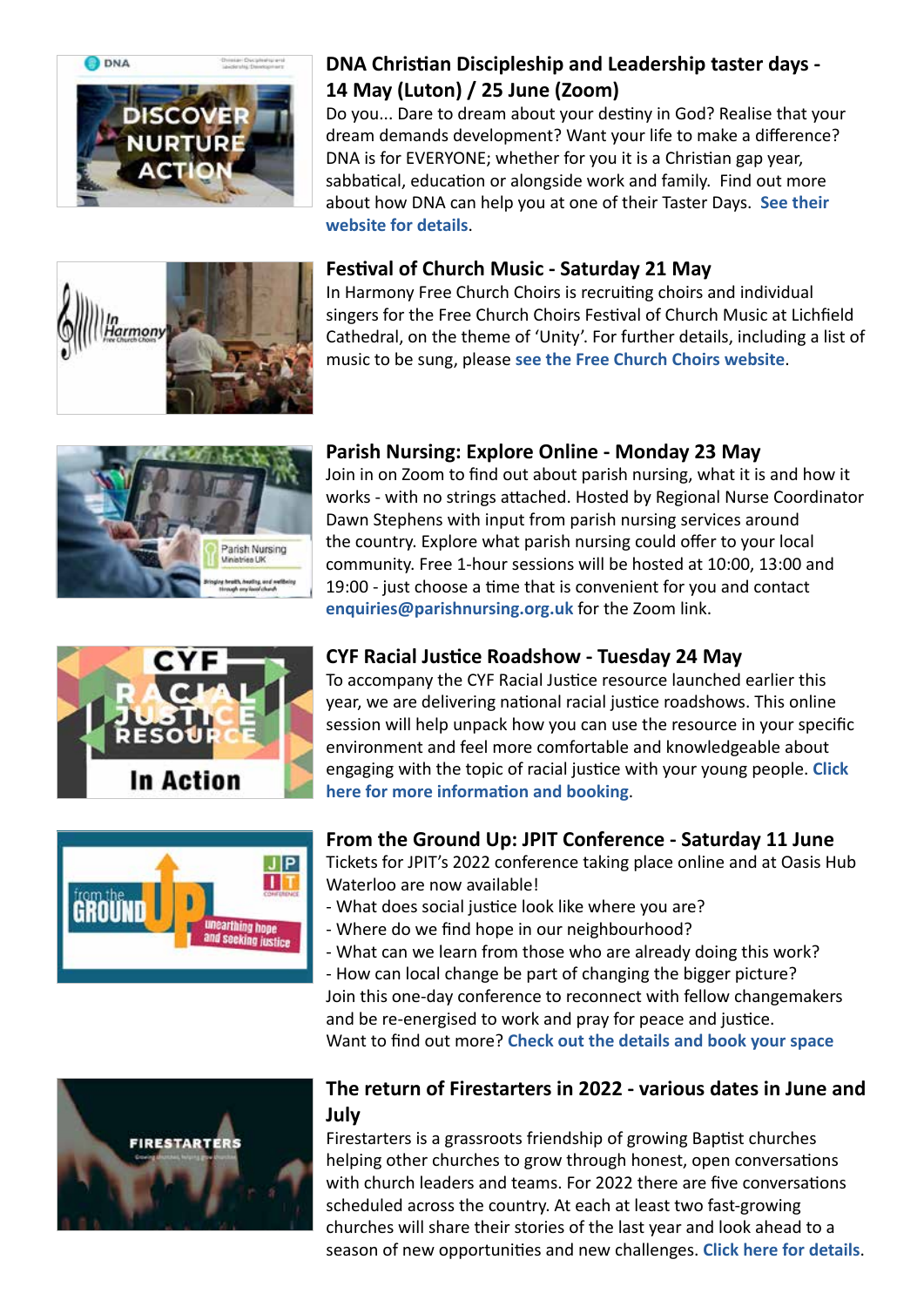





To accompany the CYF Racial Justice resource launched earlier this year, we are delivering national racial justice roadshows. This online session will help unpack how you can use the resource in your specific environment and feel more comfortable and knowledgeable about engaging with the topic of racial justice with your young people. **[Click](https://www.baptist.org.uk/Articles/634907/CYF_Racial_Justice.aspx)  [here for more information and booking](https://www.baptist.org.uk/Articles/634907/CYF_Racial_Justice.aspx)**.

# **CMD: Attentive to Rhythms of Grace - Monday 20 June**

In October 2020, Baptists Together launched a CMD Handbook setting out expectations of recognised Baptist ministers for their continuing ministerial development (CMD). The approach centres on five habits of CMD which ministers are asked to adapt to their own needs and contexts. This workshop supports the Habit of Attentiveness and is closely connected with Geoff Colmer's Presidency and his theme of Attentive to Rhythms of Grace. **[Click here for details and a link to book](https://www.baptist.org.uk/Articles/629585/CMD_Workshop_on.aspx)**.



### **New Housing Summit - Tuesday 21 June**

Churches Together in England and the New Housing Hub are hosting this day at Regent Hall in London to discern together what God is saying to the churches nationally about our response to the significant amount of new housing. Speakers include Bishop Guli and Mike Moynagh. **[Click](https://www.eventbrite.co.uk/e/new-housing-summit-tickets-256106119297)  [here for more details and to book your place](https://www.eventbrite.co.uk/e/new-housing-summit-tickets-256106119297)**.



### **Sixty One Festival – 4-7 August**

Sixty One is a brand new festival for students and young adults, a God-charged space to prioritise the presence of God, awakening deeper calling and confidence in life's next steps. Organised by Fusion and New Wine, it is happening at the East of England Showround in Peterborough. **[Click here for more information](https://www.sixtyone.space)** and follow them on social media on @sixtyonespaspace.



### **Satellites - 9-13 August**

Satellites is a new five-day summer gathering designed to inspire teenagers to live with God at the centre of their lives all year round. Organised by Youthscape, it's taking place at the East of England Arena in Peterborough, 9-13 August. **[Click here for more information](https://www.youthscape.co.uk/satellites)**.



### **World Council of Churches Assembly - 31 Aug-8 Sept**

The 11th Assembly of the World Council of Churches (WCC) will take place in Karlsruhe, Germany, under the theme 'Christ's love moves the world to reconciliation and unity'. Public registration is open to anyone who is interested in participating in WCC 11th Assembly. Registrants will have access to most assembly programmes, and will encounter and experience the assembly with thousands of participants from all over the world. **[Click here for more information and to register](https://www.oikoumene.org/about-the-wcc/organizational-structure/assembly)**.